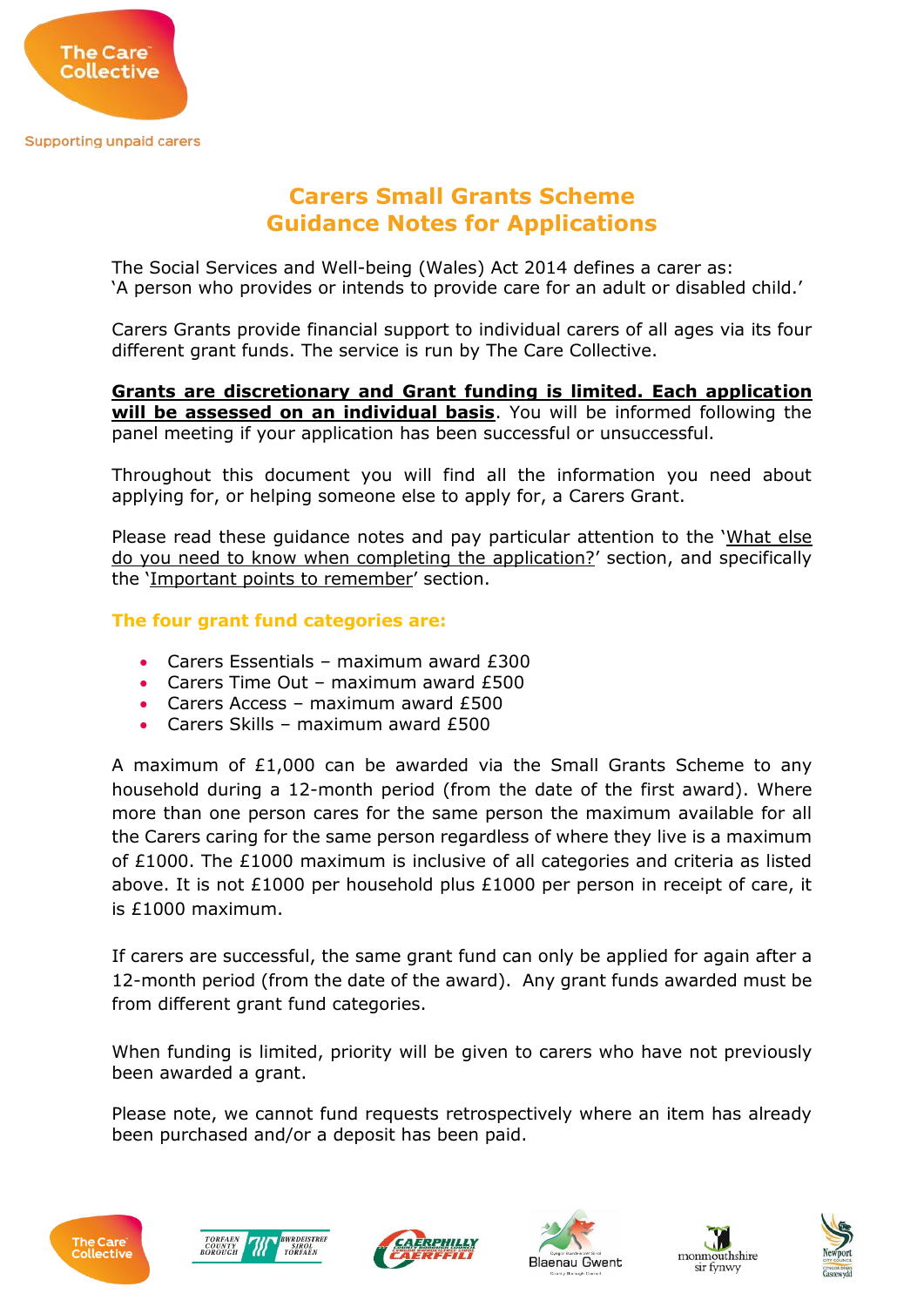

Grant awards will be made via egift voucher deliverable by email wherever possible. Where we are required to purchase on a Carer's behalf and the cost of item/s exceed the total of the grant awarded, The Care Collective will provide the applicant with bank details for a BACs transfer. All additional funds must have cleared in The Care Collective's bank account before a purchase can be made.

Receipts of purchases will be required for all items/services purchased where an egift voucher was supplied to the Carer by the Small Grant Service. If a receipt is not provided this may result in significant delays to any further applications.

Feedback is required for all grants received.

Failure to provide a receipt (where applicable) and feedback for Small Grants received may result in any future applications being significantly delayed or declined.

The Small Grant Service is funded by public money and therefore may be audited independently. Your application and any subsequent verification provided may be included and scrutinised as part of any audit process.

Submitting false, inaccurate or misleading information on an application form to obtain grant funds is unlawful.

You are applying for a grant as a Carer and the application should clearly show how the item/service being applied for will benefit the Carer in their caring role.

# **What you can apply for**

Carers Essentials Carers Time Out Carers Access Carers Skills

# **Carers Essentials**

Carers can apply for grants of up to £300 towards the cost of ONE piece of household equipment which will benefit them in their caring role.

Only ONE 'Carers Essential' grant can be applied for in a twelve-month period.

In exceptional circumstances applications for multiple items (totalling no more than £300) may be considered. In these cases, the items should ideally be interdependent (e.g. washing machine and outside airer) and the exceptional circumstances you would like the panel to consider should also be outlined in the application.











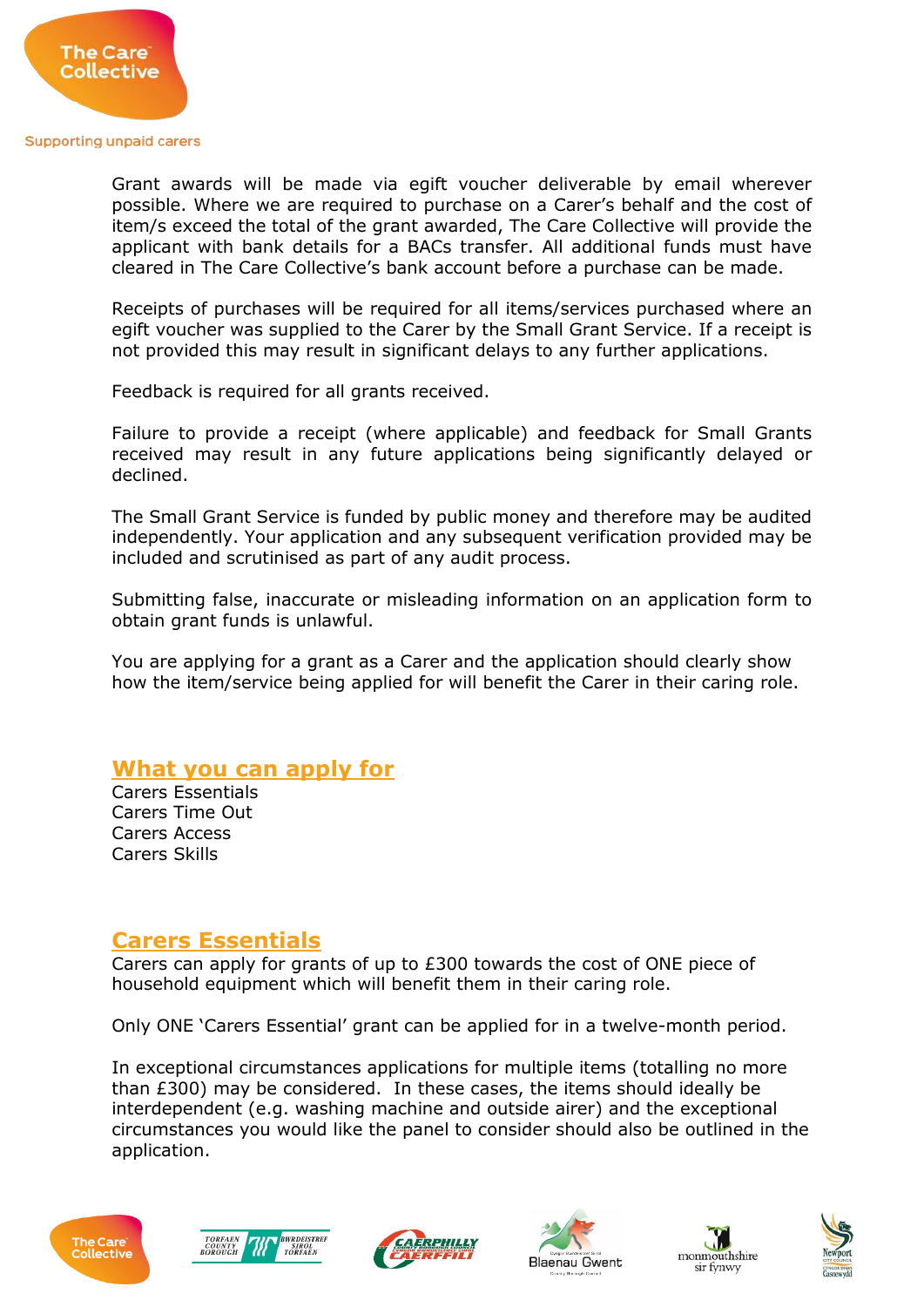

## **Tips for writing a good Carers Essentials application:**

It is important to show a link between the item being requested and the caring role. Items such as washing machines, cookers and fridge freezers are generally seen as being essential items for any household, but if you can link the need for the item to the caring role then the application will be stronger e.g.:

## **Examples of relevant information to include in the application have been provided below:**

A washing machine is essential because:

- It is very difficult for the carer to get to the launderette as they can't leave the person in receipt of care alone.
- The person in receipt of care has continence issues, creating large amounts of washing, making a launderette expensive and impractical

Some items that are requested from the Carers Essentials Fund are not generally seen as being essential, e.g. tumble dryers, carpets, home decoration costs etc. If you are applying for a grant towards one of these items, you will need to make a strong case for why the need for them is linked to the caring role.

A new tumble dryer is needed because:

- The person in receipt of care is incontinent and the Carer is finding the large amount of drying around the house difficult to cope with.
- There is no outside space in which to hang washing and the Carer or the person in receipt of care has a condition which would be negatively affected by damp clothes regularly hanging in the home.

A new carpet is needed because:

 The current flooring is unsafe, uneven, has nails sticking up, etc. As a result the Carer or the person in receipt of care has a lot of falls.

Please note: We cannot consider applications for fixtures. Fixed flooring such as tiles are ineligible, but can consider carpet and laminate. We are also unable to consider applications for integrated items or items that require professional installation e.g. bathroom fixtures, integrated fridge, a cooker which requires professional installation.

## **Carers Time Out**

Please note: Some Time Out grant awards are available by egift voucher only.

The 'Time Out' grant is designed to give carers a break from their caring role. The remit of the 'Time out' category has been broadened and Carer's are now











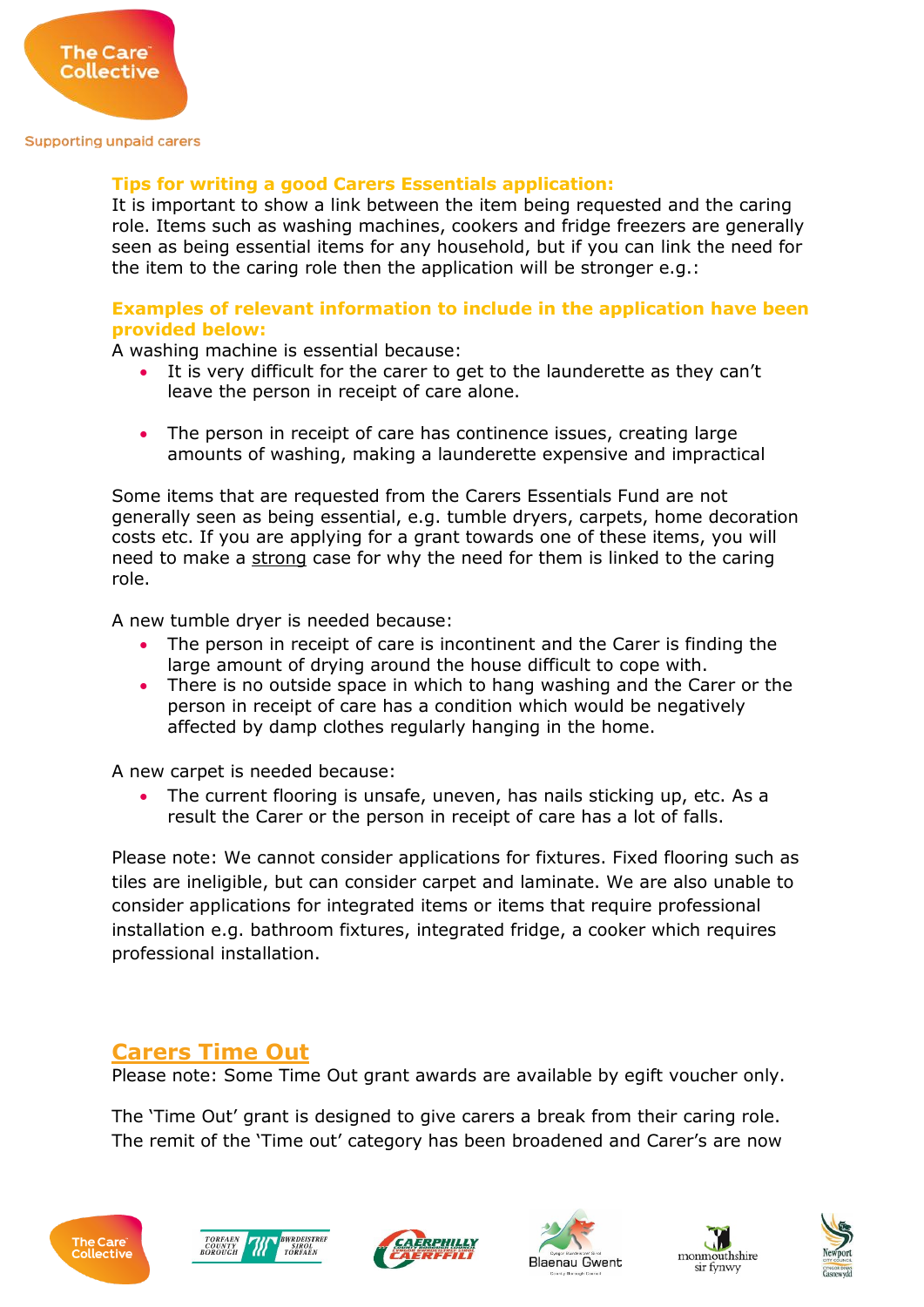The Care **Collective** 

> able to also apply for items / services that will give them respite / breaks at home.

The maximum that can be applied under the 'Time Out' category is £500. However, some items will be capped to a lower amount at the discretion of the panel. In the case of subscriptions/memberships this will generally be the cost of a one-year subscription. Some 'vouchers' have a maximum monetary value that can be applied for; these amounts are listed next the voucher name. The below list is not exhaustive and Carers are encouraged to apply for items and services that they feel will benefit them through giving them a break from their caring role.

Only one application can be submitted for one of these options in any 12-month period.

Time out at home can be used to apply for grants for items such as - garden furniture allowing Carers to utilise their gardens for respite, picnic hampers, trampolines, 12 month Netflix subscription, 12 month Audible subscription, artist supplies, online exercise classes etc. Whatever the gives the Carer 'me time' at home.

Time out away is supplied via egift vouchers that can be purchased online only with delivery by email. Time out away could include experience days, hotel stays, short breaks and spa days where egift vouchers can be purchased online (with delivery email) by The Care Collective for the carer to book themselves.

Below are some ideas and options; the 'Time Out' grant is not limited to these and Carer's should consider applying for a service/item that they feel will enable them to take a break from their caring role even if it is not listed below. For 'Time Out away' there must be an option to purchase an egift voucher online which is deliverable by email. All egift vouchers must be available in GBP  $(E)$ .

- Netflix 12-month subscription cost via Netflix voucher
- Audible 12-month subscription via email voucher
- Hobbies equipment and supplies e.g. Art supplies, paints, paper, brushes, canvas
- Exercise equipment an egift voucher will be supplied for the Carer to purchase the item wherever possible
- Spa day or spa break egift vouchers must be available for online purchase with delivery by email
- National Trust / RSPB membership Annual membership via online purchase
- Experience days Via online purchase of an egift voucher.











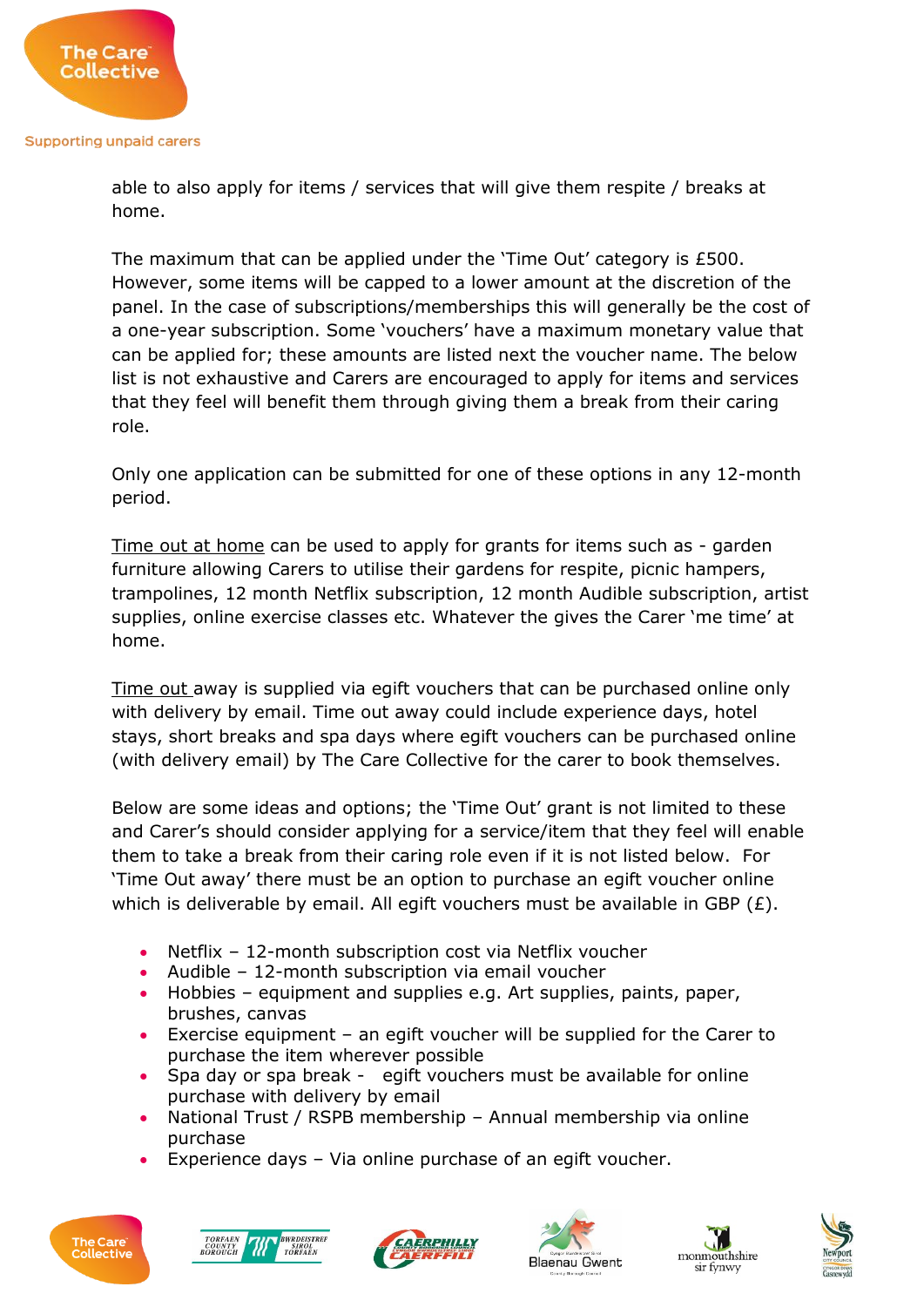

 Hotel stays – an egift vouchers that can be used to pay for the stay must be available for us to purchase online with delivery by email. We will not consider hotel stays where gift vouchers that can be used to pay for the stay are not available.

The following provide egift vouchers: [Holiday Vouchers \(holiday-voucher.com\)](https://www.holiday-voucher.com/) Hoseasons / Cottages.com [www.hotelgift.com](http://www.hotelgift.com/) https://www.hotelgift.com [www.forestholidays.co.uk](http://www.forestholidays.co.uk/) Short breaks and holidays [www.lastminute.com](http://www.lastminute.com/) **Flights, holidays, hotels** 

If more than one item/service is requested (e.g. spa day and overnight hotel) in one application, then these must be available from the same supplier and an egift voucher must be available for The Care Collective to purchase online and be deliverable by email.

An application can be made for non-emergency replacement care\* only up to a maximum of £250 (no holiday/break away is required).

\*Non-emergency replacement care must be provided by a registered care provider. We are unable to pay family members, friends or neighbours to provide care services unless they are registered care providers. Non-emergency replacement care should be for consecutive days and not individual days spread over a period of weeks/months.

## **Please note the following:**

The grant can include the cost of the person in receipt of care and/or a family member, partner or friend to accompany the carer. The break/experience/day out can be taken in the UK or abroad. The grant applications we are able to consider may from time to time be affected by Government or other organisations guidance and legislation. The Small Grant Panel will not consider applications for grants that do not adhere to travel guidance or restrictions in force at the time the application is submitted.

## **Tips for writing a good Carers Time Out application:**

It is very important that you show how the need for time out is related to the caring role.

Carers can apply for items or services that may provide them with time out from their caring role.

**Other factors that would support the application in being funded would be:**

 If the Carer has not had a break for a significant amount of time (three years or more).











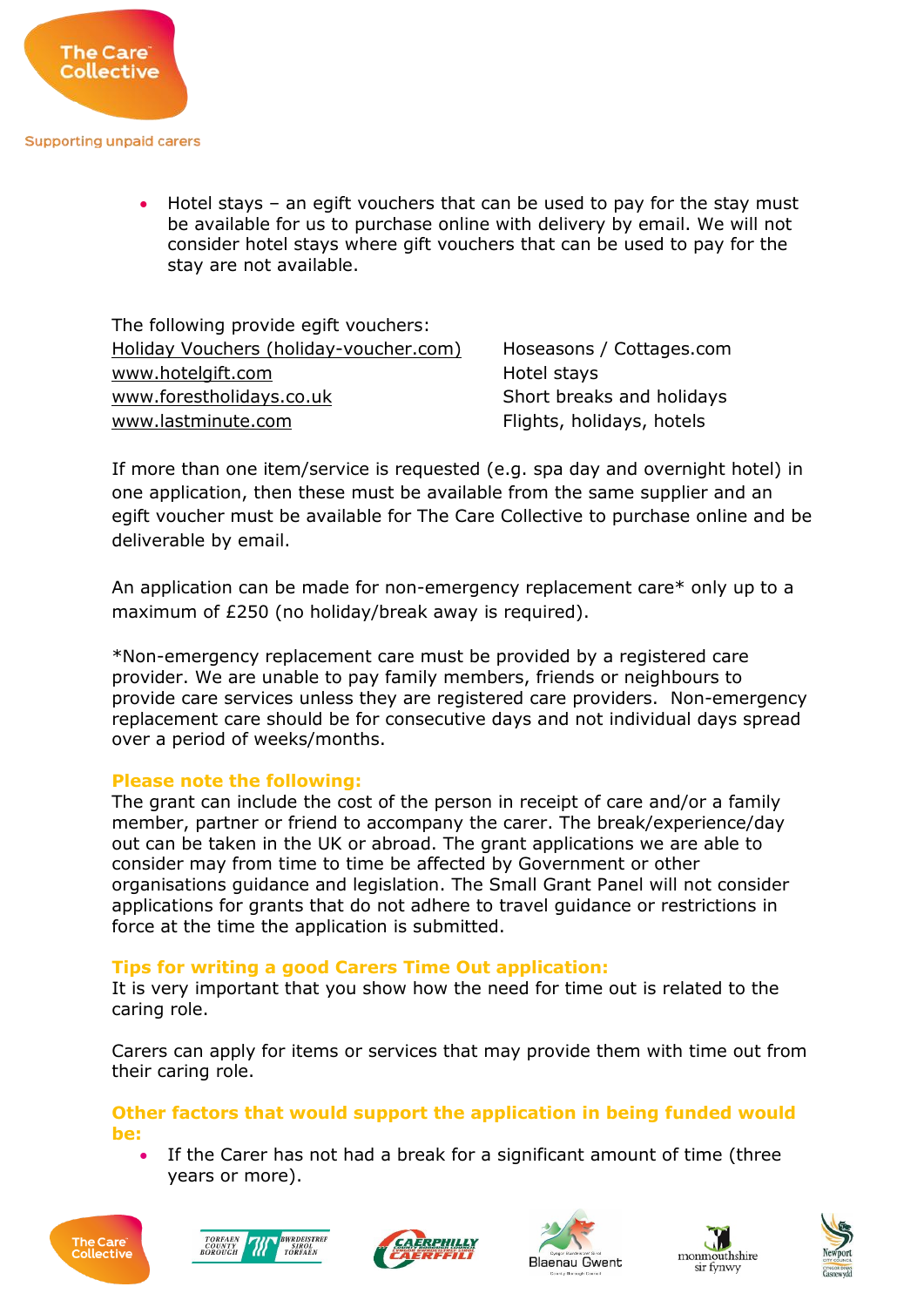

- Demonstrating the emotional impact of caring and the benefit that some time out could have on a Carers mental health, enabling them to continue in their caring role.
- If the person in receipt of care is going on a break with the Carer, it is important to demonstrate how the Carer will still have a break from their caring role.

# **Carers Access**

Carers can apply for grants of up to £500 towards the cost of driving lessons or other forms of transport that would benefit them in their caring role. Carers Access aims to remove some of the transport-related barriers to living a full and independent life that may have been placed on a person by their caring role. Up to £200 (or 40% of the total grant awarded) can be used to pay for replacement care if needed.

If the request is for driving lessons the carer will need to demonstrate the following:

- Proof of a provisional license (you will be required to confirm you have a provisional license during the application process. If you don't already have a provisional license you will need to rectify this before applying for a grant for driving lessons. You may be asked for proof of your provisional license as you will not be able to have driving lessons without one).
- The benefit of learning to drive to their caring role and their quality of life in general.
- The cost of one theory test and one practical tests can be incorporated into the application if required.

Carers can apply for a grant towards the cost of other forms of transport if they can demonstrate that it will be beneficial to them in their caring role and/or in improving their independence and quality of life. Examples could include (but are not restricted to) transport to visit the person in receipt of care in hospital/residential care or transport to partake in an activity with other carers.

## **Tips for writing a good Carers Access application:**

It is important to show how the ability to drive / access the community will help the carer in their caring role. Examples of this could include:

- The Carer cares for someone who struggles with using public transport because they have mobility problems or challenging behavior.
- The person in receipt of care was the sole driver in the household but, due to their condition, can no longer drive.
- Application must clearly state how driving lessons will benefit the Carer.
- Applications that focus on short term transport solutions or attempt to address presumptive transport situations are unlikely to receive funding.











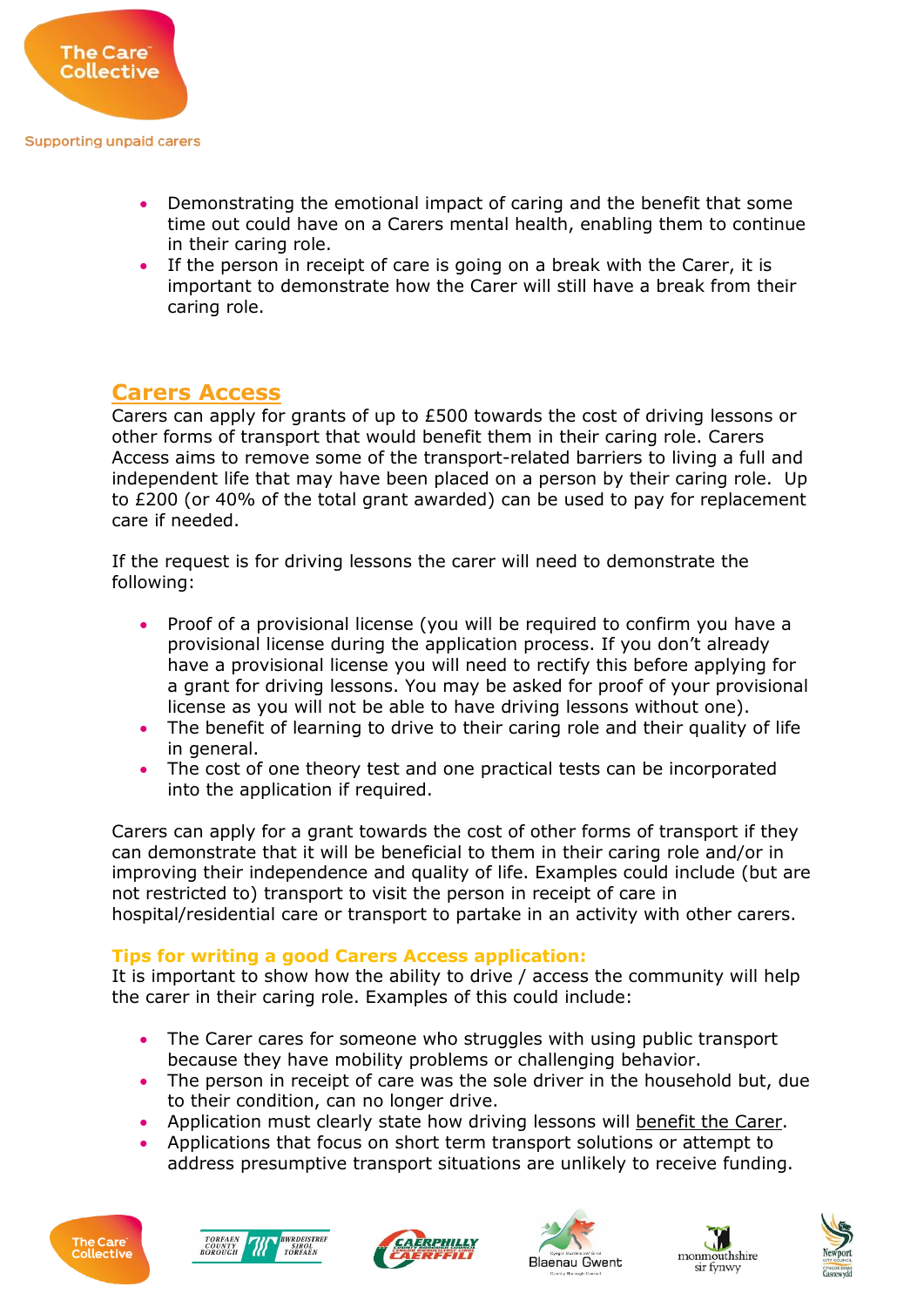

Sometimes the carer needs to be able to drive in order to pursue something in their own life, e.g. a job, education, etc. It can be harder to relate this to their caring role so you would need to show that the ability to drive will enable them to continue in employment/education alongside their caring role. This could be because they can be more flexible due to not having to rely on irregular public transport to get back to the person in receipt of care more quickly if needed.

If there is another driver in the household, please show in the application why it is important that the carer you are applying on behalf of also needs to be able to drive.

## **Carers Skills**

Carers can apply for grants of up to £500 to enable them to learn new skills that will assist them in their caring role, help them to return to work or enable them to have a new interest outside their caring role. An application can either be made for up to £200 to be used to pay for non-emergency respite / replacement care if needed. Or, an application can be made to the Carers Skills funds whereby 40% of the total grant awarded (maximum £500) can be used to pay for non-emergency respite/replacement care if needed whilst the carer is taking part in the course or activity.

## **Carers can apply for grants towards the following:**

- The cost of courses, training, or tuition. Courses can be educational or vocational. The purpose could be that the Carer can return to work or retrain in a career more suited to maintaining their caring role; it could give them skills that will benefit them in their caring role, or enable them to have a new interest or focus outside of their caring role. In the past The Care Collective has funded access to a range of courses such as creative writing, sign language, counselling courses and a Teaching Assistant course
- Costs associated with course materials (including suitable IT equipment), books and / or any necessary equipment relevant to the activity. \* Please note –if you are applying for IT equipment it must be relevant to the course/training you are undertaking. You will be required to provide information about the course being taken in the application form.

If more than one item/service is requested in one application, then these should be available from the same supplier.

## **Tips for writing a good Carers Skills application:**

You should make clear in the application how the course will benefit the carer. The need/desire to do the course should be linked to the caring role in some way, but this does not mean that the course needs to be focused on giving the carer new skills to complete their caring role. It can be; a moving and handling course or a sign language course but it could benefit the carer in other ways,











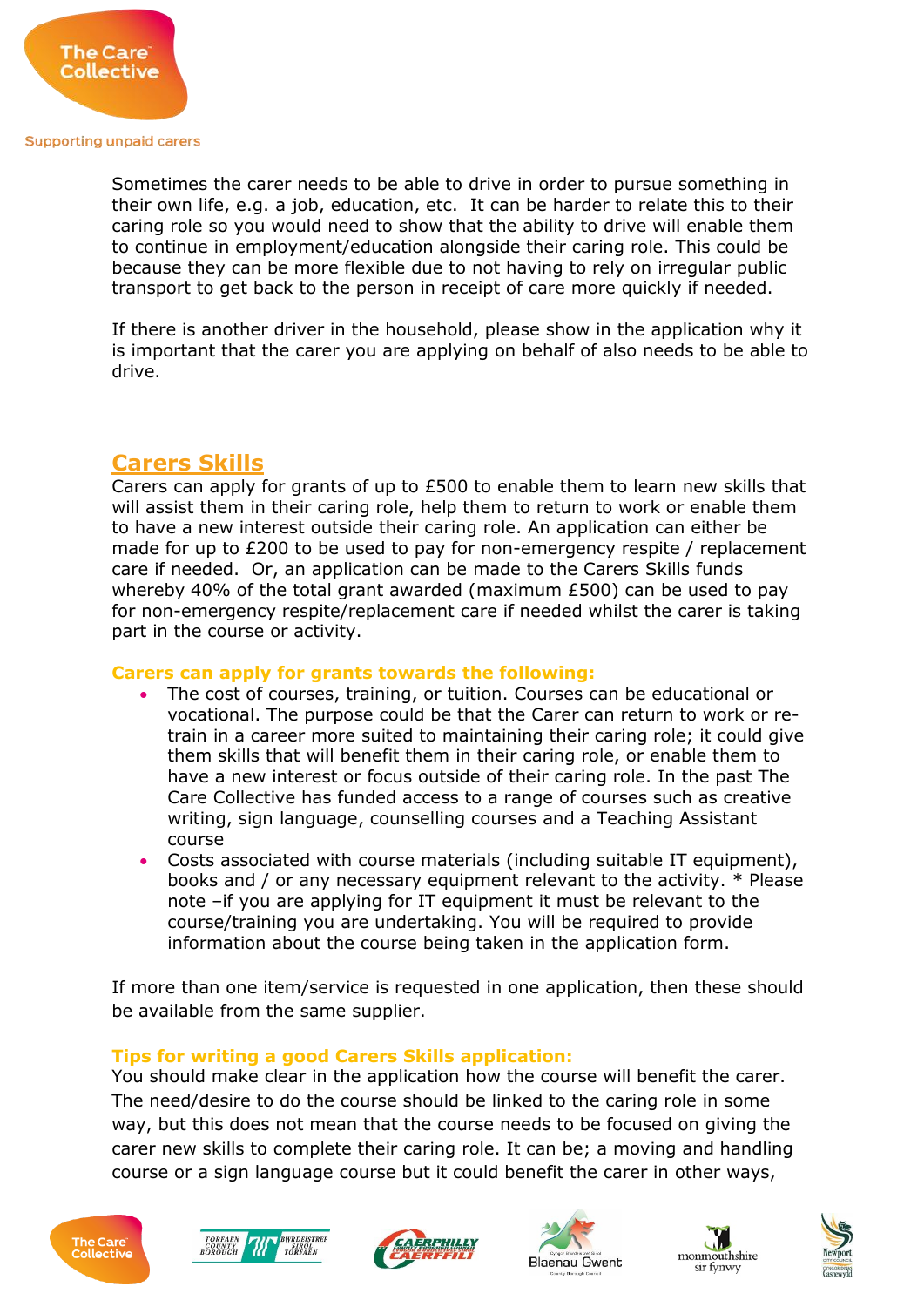

e.g.: During the application process you will be required to complete information regarding the course name/subject, provider and when the course is expected to begin.

- Allowing the Carer to find employment that they can fit around their caring role.
- Enabling them to work from home or to work flexible hours.
- Giving them a new focus and a break from their caring role e.g. a creative writing course or a flower arranging course etc.

In these cases, it is important to show how the carer is impacted by their caring role and how partaking in the course will benefit them. This could be in terms of having a positive impact on their mental health, increasing their confidence, giving them the opportunity to socialise in a learning environment with others, etc.

# **What else you need to know when completing the application?**

The application form has been designed to provide all the information that the decision making panel needs to enable a fair assessment of all of the applications.

## **Important points to remember:**

- Please submit the application and written quotation allowing enough time for applications to be processed. The Small Grant Scheme is not an emergency fund and urgent requests for payments outside of our 30 day payment terms will not be considered. **Please note that the grant process usually takes between 4-10 weeks** depending on the grant applied for, the item/product/service requested, the speed of the Carer in requesting information from suppliers, the speed of the supplier in supplying invoices, delivery dates etc. all have an effect.
- The Small Grant Service is funded by public money and therefore may be audited independently. Your application and any subsequent verification provided may be included and scrutinised as part of any audit process.
- A grant application is a legal application for monetary assistance, therefore, submitting false, inaccurate or misleading information on an application form to obtain grant funds is unlawful.
- Where egift vouchers are provided as a grant award, a receipt will be required for items purchased with the egift voucher/s.
- We are not able to become involved in refunds, complaints or disputes regarding missing / undelivered / faulty or damaged goods.
- We are not able to become involved in rebooking's or cancellation of holidays / breaks / spa days / hotels/experience days/travel etc.











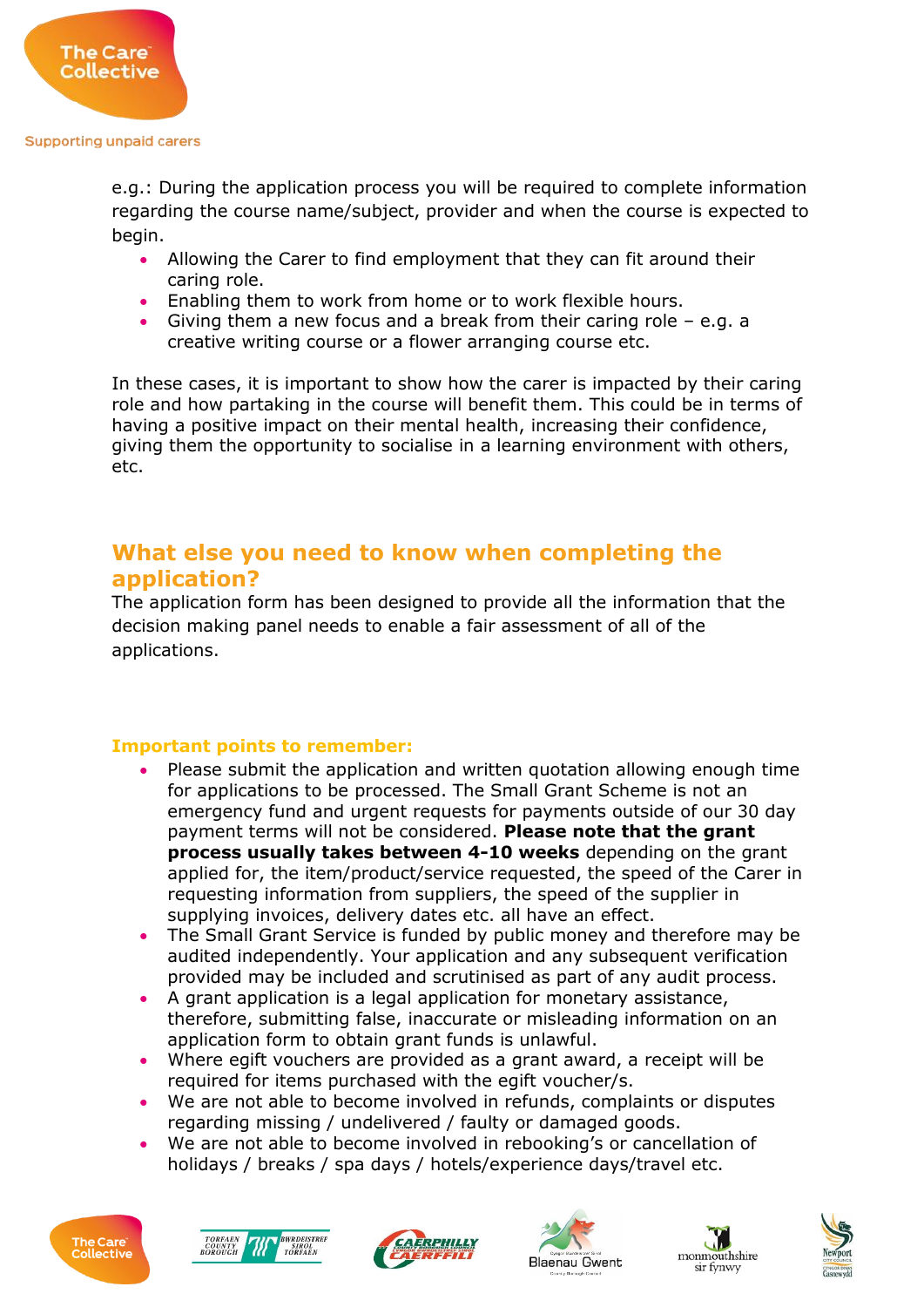The Care<sup>®</sup> Collective

- We are not able to become involved in disputes, issues or complaints involving your personal accounts with retailers and suppliers.
- We are not able to book any travel, breaks, experience days etc. where specific dates are required.
- Applications for 'Time out away' requesting a hotel break/holiday /travel or attendance at a venue on a specific date/s can only be provided via egift vouchers. These must be available for us to purchase online and be delivered to you via email from the hotel/venue/event host/ticket provider/booking agent/service provider. You will then be required to book and use the voucher towards payment. The same applies to spa days/spa breaks.
- E-gift vouchers must be available for The Care Collective to purchase online with delivery by email for any item/service where booking specific dates is required, regardless of the category applied under.
- We are unable to purchase egift vouchers from 'hotels.com'.
- We are unable to purchase egift vouchers where the retailer/voucher provider tag their egift vouchers as 'cash' for the purposes of the banking industry. In this instance the Carer will be required to choose an alternative supplier/retailer. In most instances we may not know this information until a purchase is attempted.
- If more than one item/service is requested (e.g. spa day and overnight hotel) in one application, then these must be available from the same supplier and egift vouchers must be available for The Care Collective to purchase.
- Full contact information should be provided for the person completing the form. Along with the full name, telephone number, email address, postal address and postcode of the Carer and person in receipt of care.
- Relevant information on the caring role and the condition of the person in receipt of care has been provided.
- Email addresses should be provided for the Carer where possible as egift vouchers are often provided to fulfill a successful grant award.
- The Carers Declaration has been completed and signed (a handwritten signature is required if not completing the online application form) by the Carer and all individuals (age 16 years and over) referenced in the application. In signing the form, the Carer is confirming that they understand the implication of submitting their information to us.
- The Grants Team will not store or process any application that does not include a complete and signed Carers declaration (Section 7).
- Applications can only be considered if a quote for the item / service is submitted at the same time as the application.
- Incomplete applications or applications that do not meet criteria **will not** be processed.
- Payments cannot be made retrospectively. Payments can only be made to the supplier and purchases will be made by The Care Collective on behalf of the Carer. No payment will be made directly to the Carer. No reimbursement of payments already made by the Carer can be made by











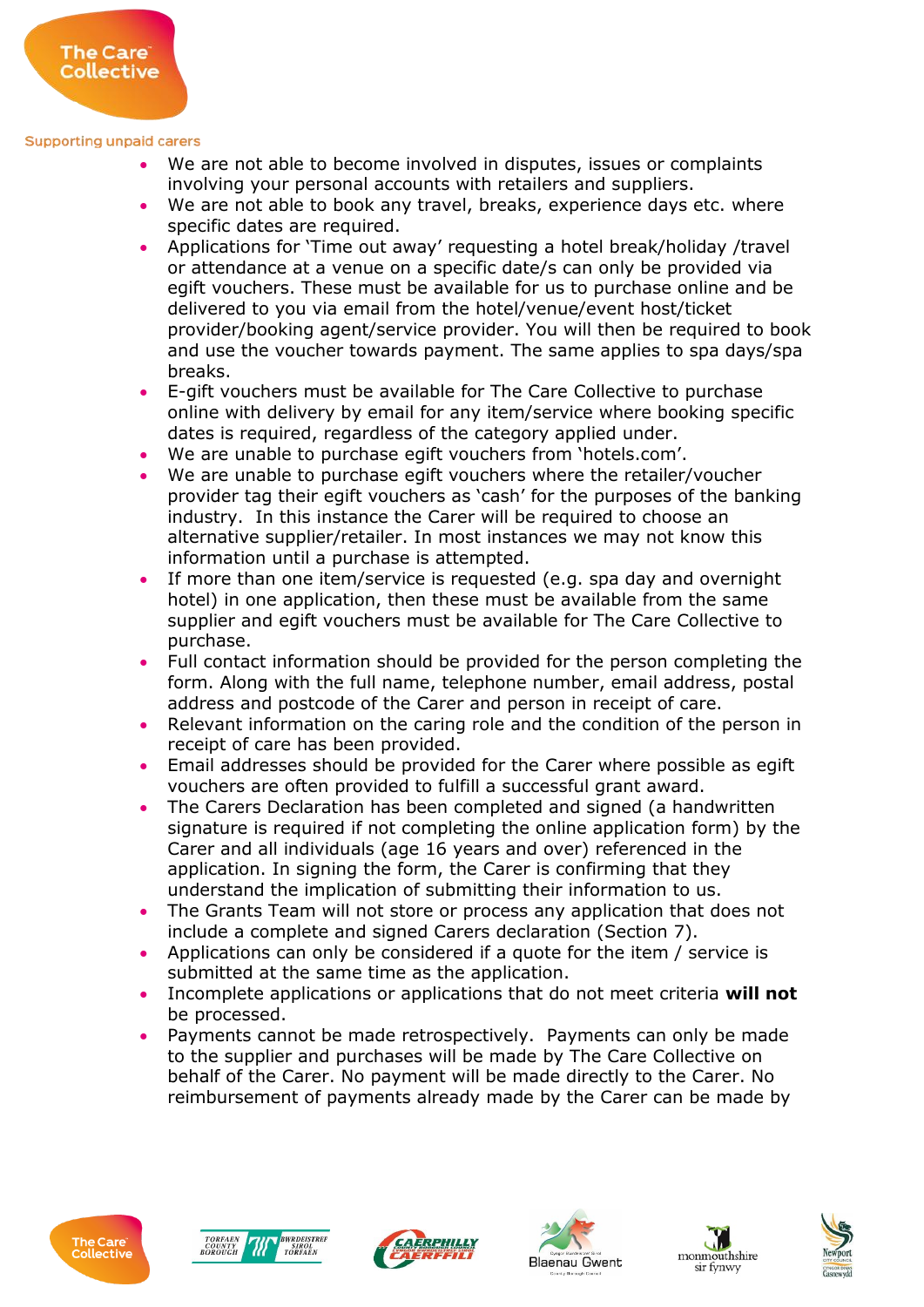The Care<sup>®</sup> Collective

> the Small Grants scheme. If the Carer purchases the item or service they have applied for a grant to fund, they will void their grant award.

- A supporting statement from a professional or an independent person to verify your status as an unpaid Carer has been provided (Section 4 or 5 of the application form). If a supporting statement has been provided the individual making the statement should complete the application and provide all contact information in order for us to process the application. A supporting statement adds credence to your application, therefore, the Carer should always try to obtain a supporting statement from a professional.
- Applications without confirmation of your caring role in either section 4 or 5 **will not** be processed for panel as they are incomplete and do not meet the required criteria.
- Unsigned or incomplete applications **will not** be processed for panel.
- Sections 6 and 7 of the application form can **only** be completed by the Carer or the Parent/Guardian of a young Carer.
- Section 4 of the form should **only** be completed by a professional who is supporting the application by providing a written statement.
- Where costs of item(s) exceed the total of the grant awarded, The Care Collective will provide you with bank details for a BACs transfer before the purchase will be made on your behalf.
- In a 12-month period a maximum of  $£1000$  can be awarded via the Small Grants Scheme to any household These funds must be from different grant fund categories.
- In a 12-month period a maximum of £1000 can be awarded via the Small Grants Scheme between all Carers who care for the same person in receipt of care. The Carers and/or person in receipt of care may or may not live in the same household. Where more than one person cares for the same person the maximum available for all the Carers caring for the same person regardless of where they live is a maximum of £1000.
- The £1000 is a maximum for any person/household/Carers of the same person in receipt of care. The £1000 is inclusive of all categories and criteria as listed above. It is not £1000 per household plus £1000 per person in receipt of care.
- If applying for more than one grant the funds must be from different grant fund categories. If Carers are successful, the same grant fund can only be applied for after a 12-month period (from the date of the award).
- Only one grant fund/category can be applied for on an application form. If applying for more than one grant fund/category you will need to complete a new application for each.
- Please ensure that **all** sections of the form have been completed to a satisfactory standard before it is submitted.
- If your application is successful, the grant award is **valid for 6 months only from the date you are notified.** If after this period the grant award has not been spent it will become void and the funds set aside will be returned to the 'small grant funding pot' to be reused. If you or the person assisting you to complete the application feel that there are











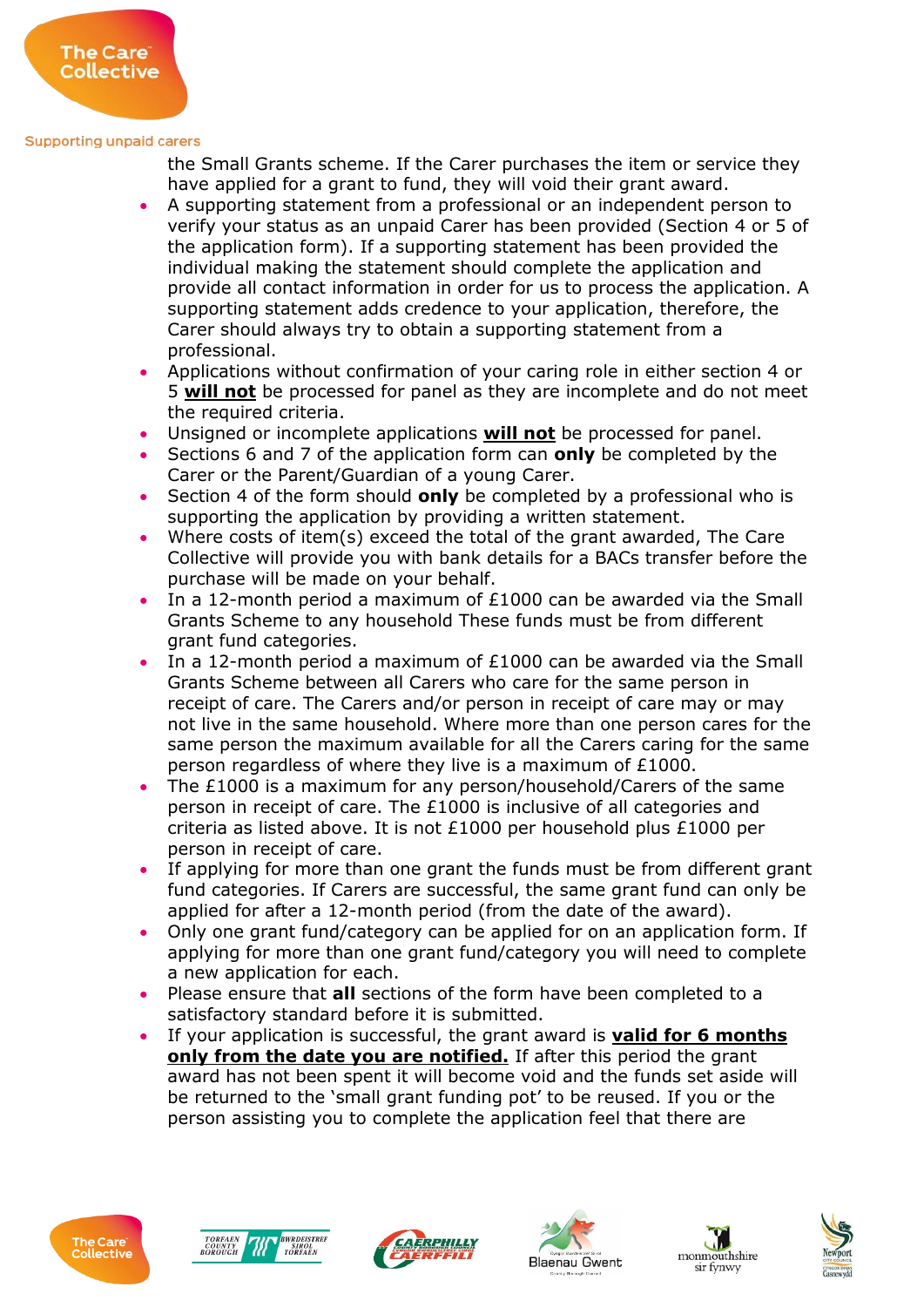

extenuating circumstances, then this should be highlighted at the earliest opportunity and before the 6 month period expires.

- If your application is successful, you will be sent a feedback request upon completion of the grant award. The feedback enables The Care Collective to analyse the grant service and provide information relating to the impact it makes to carers on a number of levels. If feedback is not provided following completion of a grant award then any future grant applications may be delayed.
- Each application is considered individually based on the information provided within the application form, and the Panel's decision is final.
- Before you send a written application to us, **use the checklist** at the back of the form to ensure you have included all the information needed in order for the application to be put through to the panel. Ask yourself:
	- Have all sections been completed?
	- Do I have a copy of the application that has been signed by the Carer and all other parties?
	- $-$  Is it legible?
	- $-$  Have I attached a quote?

**Please note:** The Small Grant process is not an emergency grant, the process takes time, therefore, urgent requests for an item/service are not able to be met.

## **Who can complete the form?**

- Carer
- Parent of a young Carer
- A professional

## **Who can provide a supporting statement?**

- Social Worker
- Young Carer Support Worker
- Teacher / Teaching Assistant
- Counsellor
- Representative of The Care Collective
- Carers Support Worker
- Community Support Worker
- Healthcare Professional
- Other person in a professional capacity

### **Supporting statement:**

Please provide us with as much relevant detail as possible including; How you know the carer and in what capacity, Information that may not have been











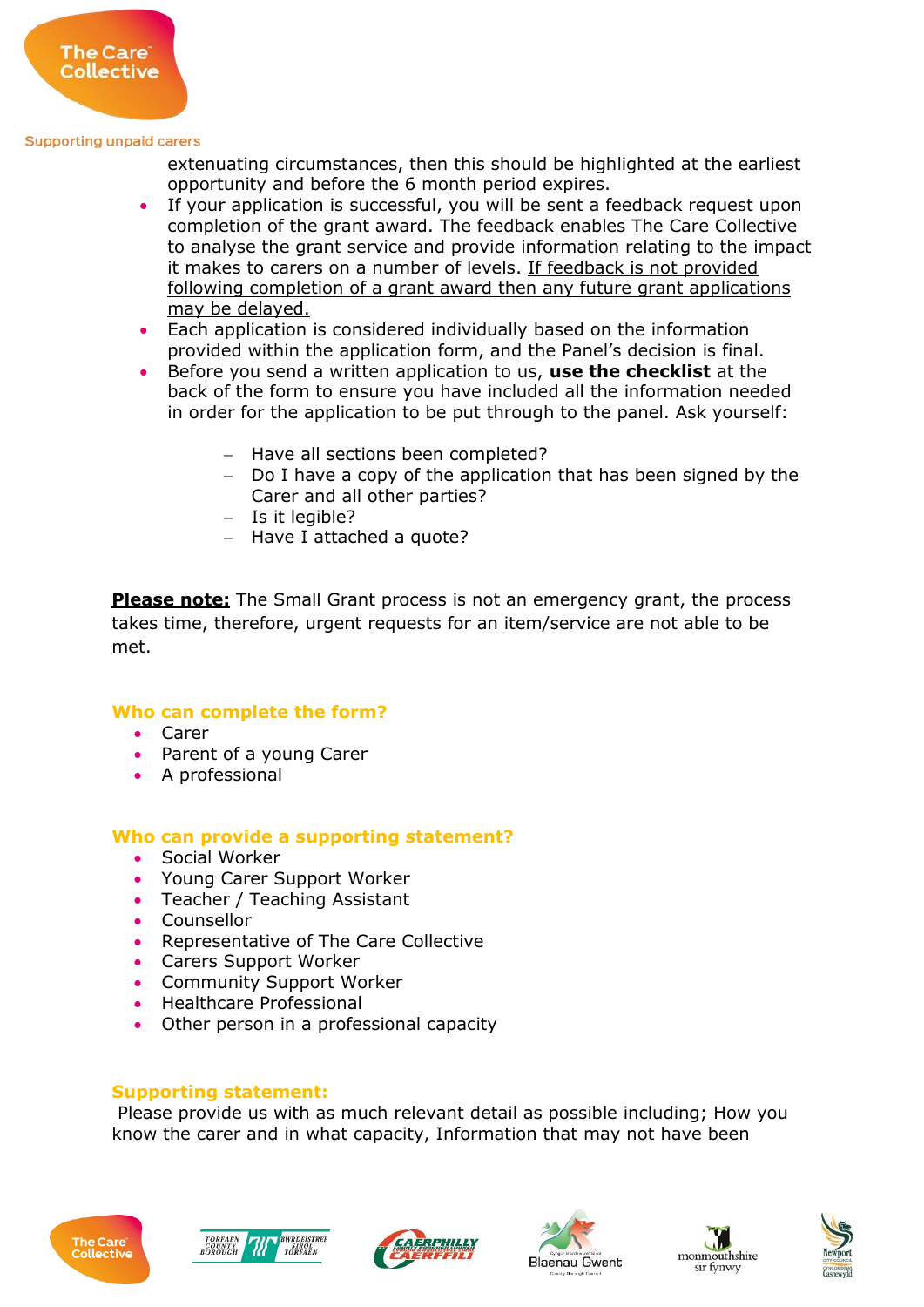

highlighted fully in previous sections e.g. extent of caring role, the benefit the grant would have for the carer, what difference the request would make to the carer.

## **Who can provide confirmation of your caring status?**

- An independent person who has known the Carer for more than 12 months, is not directly involved in the caring role and will not benefit from the grant if it is successful.
- The independent person should ideally be a professional.
- Alternatively, someone who is independent of the caring role/situation, is not a family member, relative or someone with a familial type relationship.
- A professional who has supported you in your caring role.

**Please note:** If you provide details of a GP to verify your unpaid Carer status they are often unable to do this for us. They usually require a fee to obtain written verification of your unpaid Carer status from them. They will often not provide any information via telephone due to GDPR legislation. If you choose to use a GP and we are unable to obtain verification without a fee then your application will not be processed for consideration.

Please contact us if you feel you need further guidance on who is able to complete this form.

## **We cannot provide grants for the following:**

- Applications for general support/living costs **will not** be considered.
- Items/respite breaks which should be provided via statutory provision.
- Statutory services should always be approached prior to applying to us if applicable (e.g. social services should be approached regarding funding for respite care and a person's local NHS wheelchair service should be approached regarding funding for a wheelchair).
- Home adaptations.
- Home fixtures, including integrated / built in / built under kitchen appliances or bathroom fixtures.
- Items that requires professional installation by a qualified installer.
- The purchase or maintenance of vehicles.
- Funding towards general living costs e.g. food, bills, rent and debt repayment.
- Funding for on-going payments spread over a period of time.
- Mobile phones.
- Laptops will only be available via the skills and Essentials categories.
- IT equipment for the completion of statutory school work.
- Insurance and maintenance.











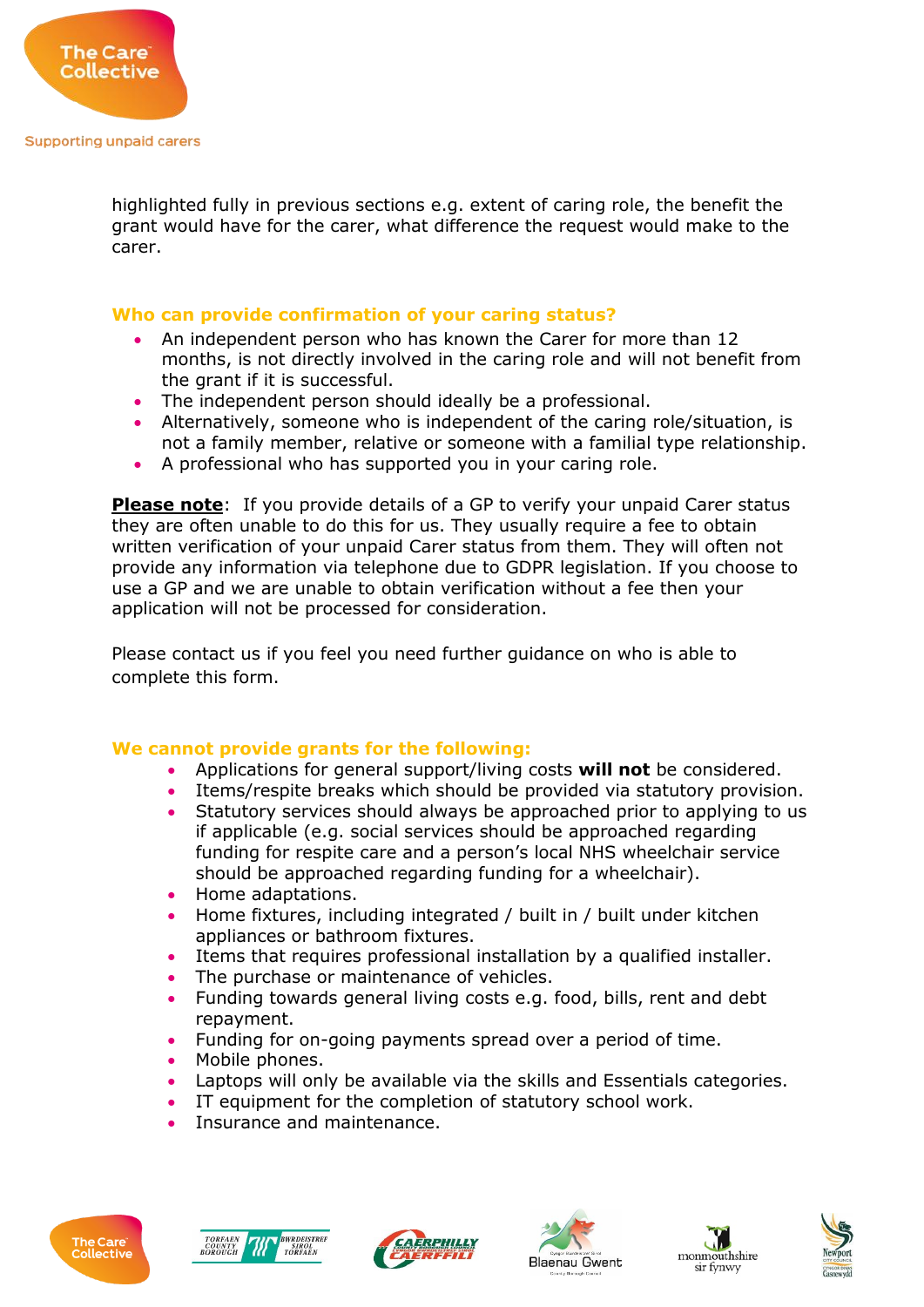

 Requests where the item has already been purchased / booked / confirmed and/or a deposit has been paid.

**Please note:** We will request receipts/booking confirmations for items/services purchased with any proceeds of grant awards provided to Carer's in the form of an egift voucher by The Care Collective. You should ensure you keep receipts for all purchases made with grant funds provided to you.

## **Data protection statement**

Please take a moment to read through this as it highlights the legal obligations of us to handle the information provided in a sensitive and secure manner and the declaration that the information provided is true and accurate.

- Taking into account the changes required regarding General Data Protection Regulations (GDPR) legislation, The Care Collective have been advised here that from now on they will need all adults in the household to sign the application form to also consent to The Care Collective sharing their data and for the funder to store it. (Carers Declaration form)
- As intimated above, the funder will also require the person in receipt of care to sign the form as there is also personal data relating to them listed. The only exception to this would be where referenced adults are not able to do so due to mental incapacity, or their condition means that they are unable to sign. If you think this is the case in terms of the person in receipt of care, please outline this in your response and provide some details e.g. that the Carer has power of attorney to sign on their behalf. If the cared for is under the age of 13 years old a signature is not required.
- The Carer must sign the form in order for us to process the application. Without this signature, we are unable to enter any of the details into the database and unsigned applications will therefore not be assessed. If you are emailing the application to us please ensure that you have kept a copy of the form with the carers original signature on it.
- Visit<https://www.carerfriendly.co.uk/privacy> for more information
- Visit<https://carerfriendly.co.uk/childrens-privacy-notice/> for the age appropriate children policy.

# **How do you return the completed forms?**

The easiest way to complete an application form is to use the online form. This can be accessed via the 'grants' page on The Care Collective website.











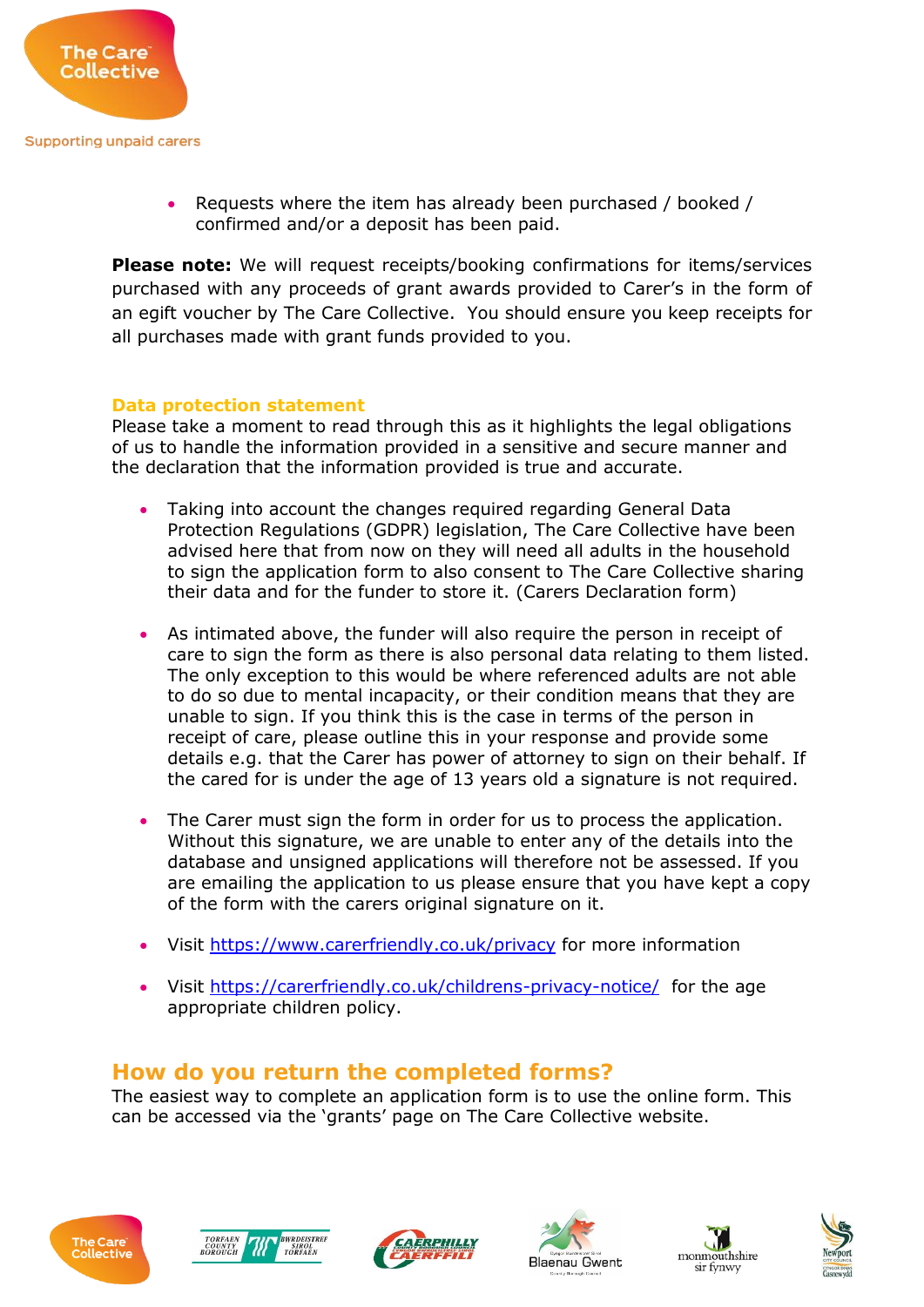

If you are returning a MS word version of the application, please email with all appropriate attachments in one email to: [grants@thecarecollective.wales](mailto:grants@thecarecollective.wales)

If you need to post the application, please send it to: Gwent Carers Hub Grant Dept. Central Mews 3 Crane Street Pontypool NP4 6LY

We would encourage you to use the online application form wherever possible as this will ensure that the application is processed as quickly as possible.

All applications submitted using the MS Word format of the application **must**  have handwritten signatures for all referenced adults.

## **Outstanding Information:**

Due to the volume of applications we receive we are no longer able to accept additional information via email, post or telephone. If there is missing information the application will not be processed and you will be notified which information was missing or inaccurate. If MS word applications are being submitted via email/post all information relevant to the application should be submitted in one email/one envelope.

# **What happens next?**

## **Complete applications:**

Applications will be processed and then assessed by a panel which may consist of The Care Collective staff and volunteers, representatives from Local Authorities and the Health Board.

Anonymised applications will be presented for consideration at panel meetings, which will be held fortnightly where possible, at The Care Collective's discretion. Complete applications will be submitted to the next available panel meeting. During busy periods there may be a wait list in operation.

Applicants will be informed of decisions on all applications within 1 week of the panel meeting via email or in some circumstances by telephone call.

## **If successful:**

A confirmation email will be sent to provide further details of how The Care Collective will proceed with the payment or purchase of your service / product. Where costs of items exceed the total of the grant awarded, if appropriate, The